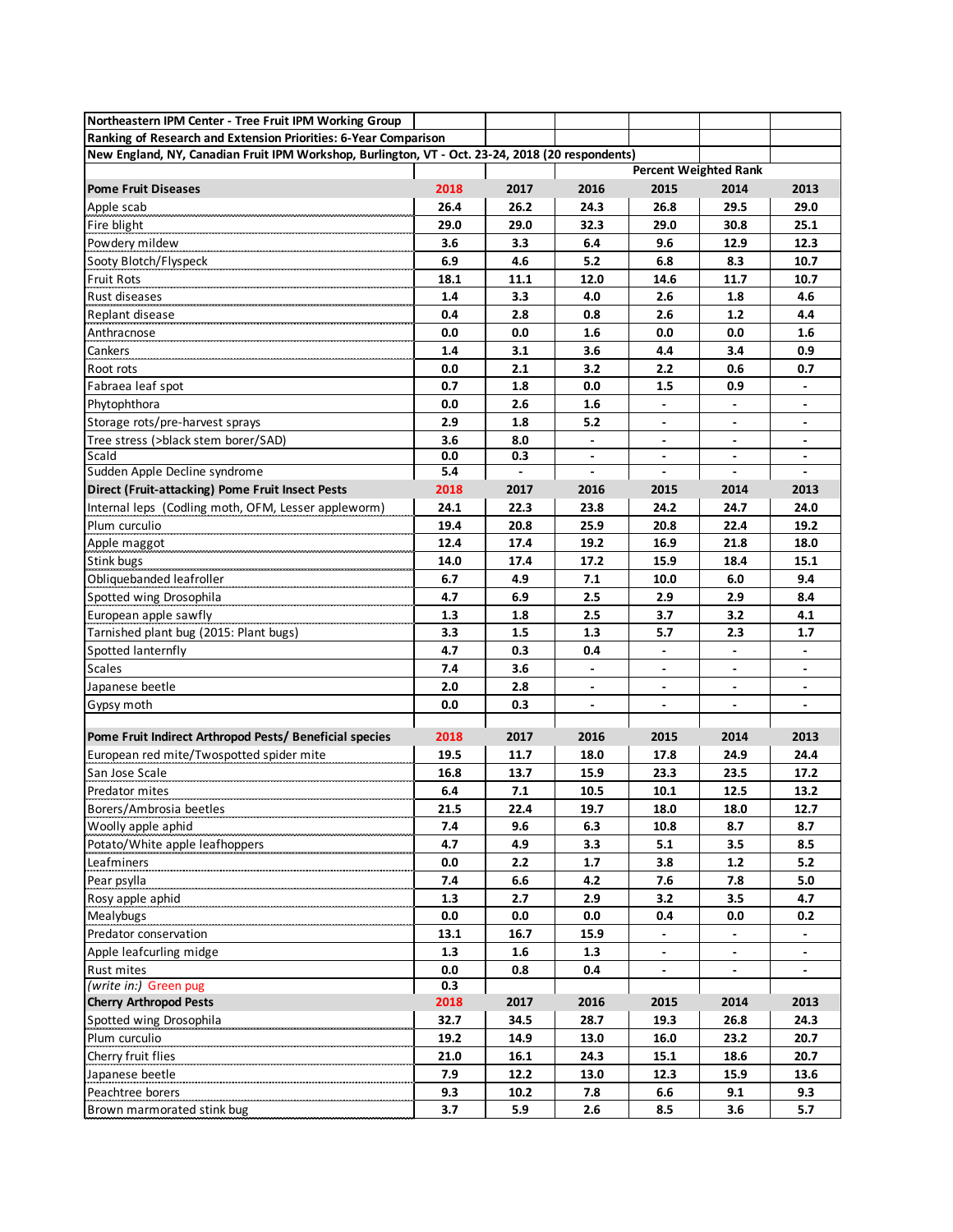| Cherry Arthropod Pests (cont.)                                                     | 2018 | 2017 | 2016                     | 2015                     | 2014                     | 2013                     |
|------------------------------------------------------------------------------------|------|------|--------------------------|--------------------------|--------------------------|--------------------------|
| Aphids                                                                             | 4.2  | 2.7  | 3.5                      | 9.9                      | 0.5                      | 5.0                      |
| American plum borer                                                                | 0.9  | 1.2  | 6.1                      | 4.2                      | 0.0                      | 0.7                      |
| <b>Scales</b>                                                                      | 0.9  | 2.4  | 0.9                      | 8.0                      | 4.1                      | 0.0                      |
|                                                                                    |      |      |                          |                          |                          |                          |
| <b>Cherry Diseases/Disorders</b>                                                   | 2018 | 2017 | 2016                     | 2015                     | 2014                     | 2013                     |
| Brown rot                                                                          | 34.1 | 28.8 | 33.0                     | 31.5                     | 32.8                     | 32.9                     |
| Bacterial canker                                                                   | 21.6 | 25.5 | 24.5                     | 24.7                     | 27.3                     | 20.6                     |
| Leaf spot                                                                          | 13.0 | 10.9 | 5.3                      | 4.9                      | 7.6                      | 11.2                     |
| X-disease                                                                          | 2.7  | 5.2  | 20.2                     | 5.6                      | 4.0                      | 2.9                      |
| Fruit cracking                                                                     | 18.9 | 16.9 | 5.3                      | 21.0                     | 16.2                     | 18.8                     |
| <b>Black knot</b>                                                                  | 5.4  | 8.6  | 5.3                      | 3.7                      | 7.6                      | 4.7                      |
| <b>Viruses</b>                                                                     | 0.5  | 2.2  | 3.2                      | 4.9                      | 4.0                      | 0.6                      |
| Phytophthora                                                                       | 2.2  | 1.1  | 3.2                      | 1.9                      | 1.5                      | 1.8                      |
| Powdery mildew                                                                     | 1.6  | 0.7  | 0.0                      | 1.9                      | 2.0                      | 6.5                      |
|                                                                                    | 2018 | 2017 | 2016                     | 2015                     | 2014                     | 2013                     |
| Peach Direct (fruit-attacking) Insect Pests<br>Brown marmorated & other stink bugs | 26.0 | 28.4 | 29.6                     | 25.9                     | 33.6                     | 25.9                     |
|                                                                                    | 18.9 | 15.1 | 16.0                     | 16.3                     | 19.9                     | 22.4                     |
| Plum curculio<br>Oriental fruit moth                                               | 22.0 | 19.4 | 20.0                     | 20.1                     | 24.1                     | 20.5                     |
| Spotted wing Drosophila                                                            | 13.0 | 14.0 | 11.2                     | 13.7                     | 12.4                     | 17.5                     |
| Tarnished plant bug                                                                | 8.7  | 7.6  | 8.0                      | 13.1                     | 11.6                     | 9.9                      |
| Obliquebanded leafroller                                                           | 2.8  | 0.4  | 2.4                      | 2.9                      | 2.5                      | 3.8                      |
| Western flower thrips                                                              | 0.0  | 2.5  | 2.4                      | 1.9                      | 0.0                      | 0.0                      |
| Japanese beetle                                                                    | 3.5  | 7.2  | 10.4                     | 6.1                      | $\overline{\phantom{a}}$ | $\overline{\phantom{a}}$ |
| Wasps                                                                              | 3.9  | 0.7  | $\overline{\phantom{a}}$ | $\overline{\phantom{a}}$ | $\overline{\phantom{a}}$ | $\overline{\phantom{a}}$ |
| White "peach" (Prunicola) scale                                                    | 1.2  | 4.7  | $\overline{\phantom{a}}$ | $\overline{\phantom{a}}$ | $\overline{\phantom{a}}$ | $\overline{\phantom{a}}$ |
|                                                                                    |      |      |                          |                          |                          |                          |
| <b>Peach Indirect Arthropod Pests</b>                                              | 2018 | 2017 | 2016                     | 2015                     | 2014                     | 2013                     |
| Japanese beetle                                                                    | 18.2 | 19.6 | 25.2                     | 20.1                     | 24.9                     | 24.4                     |
| Peachtree borers                                                                   | 30.5 | 33.3 | 31.9                     | 31.1                     | 33.2                     | 33.8                     |
| Mites                                                                              | 14.8 | 11.8 | 6.7                      | 12.5                     | 12.4                     | 13.3                     |
| <b>Scales</b>                                                                      | 22.5 | 17.6 | 16.8                     | 17.4                     | 14.5                     | 11.6                     |
| American plum borer                                                                | 2.1  | 6.7  | 9.2                      | 5.3                      | 2.5                      | 1.8                      |
| Green peach aphid                                                                  | 11.9 | 11.0 | 10.1                     | 13.6                     | 14.1                     | 15.1                     |
| <b>Peach Diseases</b>                                                              | 2018 | 2017 | 2016                     | 2015                     | 2014                     | 2013                     |
| Brown rot                                                                          | 31.1 | 29.9 | 31.9                     | 32.7                     | 38.3                     | 30.7                     |
| Bacterial spot                                                                     | 20.0 | 22.6 | 19.3                     | 25.1                     | 30.4                     | 24.9                     |
| Peach leaf curl                                                                    | 11.1 | 11.5 | 9.2                      | 11.2                     | 14.5                     | 11.1                     |
| Powdery mildew                                                                     | 3.4  | 6.6  | 4.2                      | 4.8                      | 8.9                      | 10.0                     |
| X-disease                                                                          | 5.1  | 5.2  | 8.4                      | 10.8                     | 7.5                      | 8.4                      |
| Perennial canker                                                                   | 11.5 | 10.1 | 8.4                      | 8.8                      | 7.5                      | 5.7                      |
| Peach scab                                                                         | 0.4  | 2.8  | 3.4                      | 3.6                      | 0.0                      | 3.8                      |
| Phytophthora rots                                                                  | 4.7  | 3.8  | 4.2                      | 3.2                      | 3.3                      | 3.1                      |
| Plum pox                                                                           | 0.0  | 0.0  | 2.5                      | 1.6                      | 6.1                      | 2.3                      |
| Winter kill                                                                        | 9.8  | 6.9  | 8.4                      | $\blacksquare$           | $\blacksquare$           | $\blacksquare$           |
| Rusty spot                                                                         | 1.7  | 0.7  | 0.0                      | $\overline{\phantom{a}}$ | $\overline{\phantom{a}}$ | $\blacksquare$           |
| PGRs to promote dormancy                                                           | 1.3  |      |                          |                          |                          |                          |
| <b>Vertebrate Pests</b>                                                            | 2018 | 2017 | 2016                     | 2015                     | 2014                     | 2013                     |
| Deer                                                                               | 31.1 | 25.1 | 30.7                     | 28.9                     | 35.8                     | 28.8                     |
| Voles                                                                              | 22.6 | 23.8 | 27.1                     | 27.3                     | 29.2                     | 25.5                     |
| <b>Birds</b>                                                                       | 21.5 | 23.5 | 17.4                     | 17.9                     | 23.3                     | 23.6                     |
| Rabbits                                                                            | 3.7  | 5.7  | 4.1                      | 4.9                      | 7.5                      | 7.1                      |
| Turkeys                                                                            | 2.6  | 7.0  | 6.0                      | 6.1                      | 6.0                      | 5.8                      |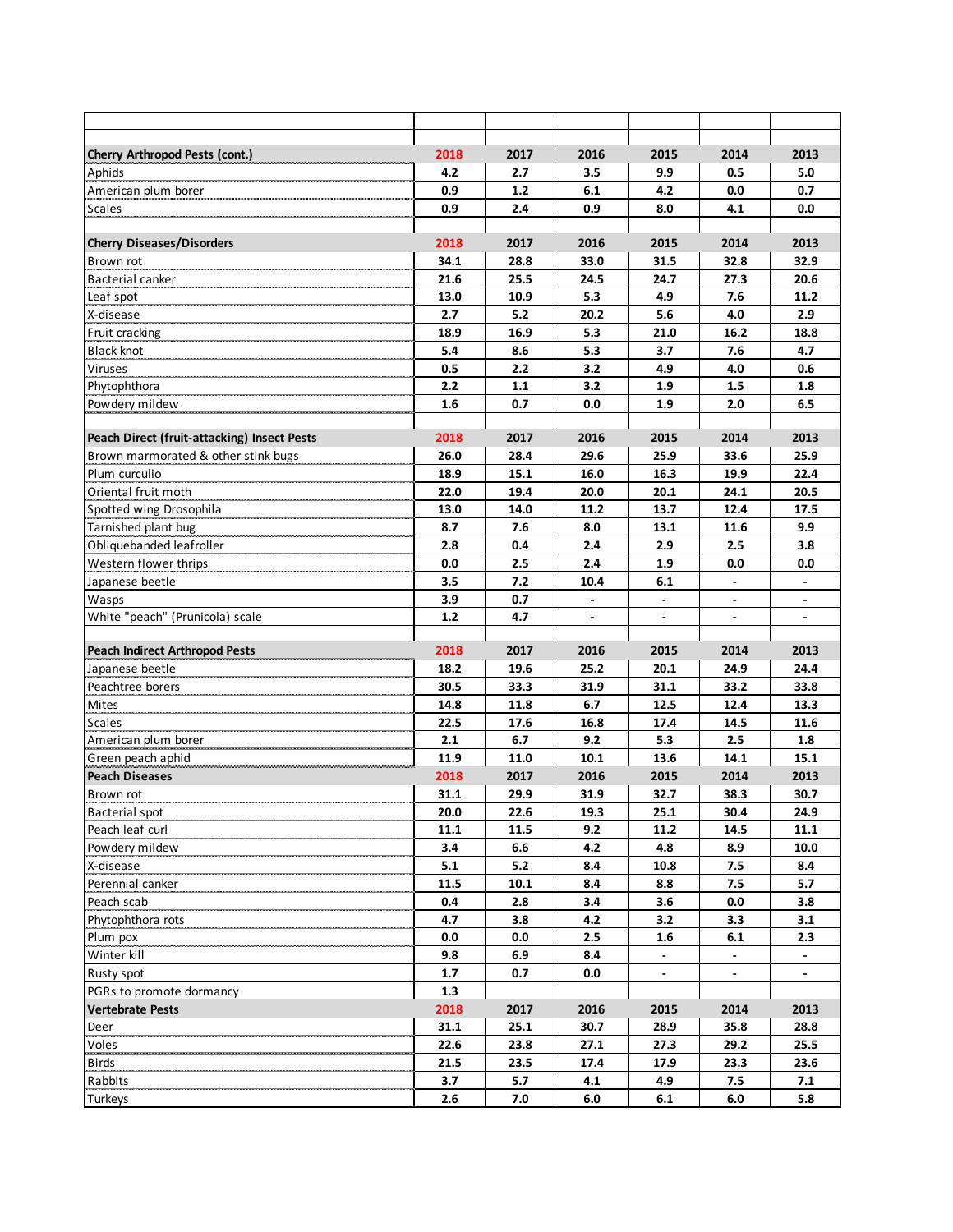| Vertebrate Pests (cont.)                          | 2018           | 2017                     | 2016                     | 2015                     | 2014                     | 2013                     |
|---------------------------------------------------|----------------|--------------------------|--------------------------|--------------------------|--------------------------|--------------------------|
| Groundhogs                                        | 3.7            | 5.0                      | 3.7                      | 8.6                      | 3.5                      | 5.5                      |
| Canada geese                                      | 1.1            | 0.5                      | 0.0                      | 3.3                      | 0.9                      | 3.6                      |
| <b>Beavers</b>                                    | 0.7            | 0.0                      | 0.5                      | 0.2                      | 1.3                      | 0.3                      |
| Porcupines                                        | 2.2            | 2.3                      | 0.5                      | 2.3                      |                          |                          |
| Raccoons                                          | 0.0            | 0.0                      | 0.5                      | 0.5                      | $\overline{\phantom{a}}$ | $\overline{a}$           |
| Fishers                                           | 0.0            | 0.0                      | 0.0                      |                          |                          |                          |
| Crows                                             | 3.7            | 7.0                      | 6.9                      | $\blacksquare$           | $\blacksquare$           | $\blacksquare$           |
| Foxes                                             | 0.0            | 0.0                      | $\overline{\phantom{a}}$ | $\overline{\phantom{a}}$ | $\overline{\phantom{a}}$ | $\overline{\phantom{a}}$ |
| (write in:) Squirrels                             | 3.3            | $\overline{\phantom{a}}$ |                          |                          |                          |                          |
| (write in:) Rodents                               | 3.7            | $\overline{\phantom{a}}$ |                          |                          |                          |                          |
| Postharvest Issues                                | 2018           | 2017                     | 2016                     | 2015                     | 2014                     | 2013                     |
| Post-harvest decay management                     | 24.5           | 17.9                     | 24.6                     | 18.5                     | 28.1                     | 29.2                     |
| GAPS & Food safety (2015: & FSMA)                 | 15.8           | 20.2                     | 16.9                     | 19.3                     | 22.2                     | 17.7                     |
| Post-harvest drench alternatives                  | 12.9           | 12.0                     | 8.7                      | 11.2                     | 15.0                     | 16.4                     |
| <b>Bin sanitation</b>                             | 3.7            | 6.2                      | 8.2                      | 9.8                      | 7.2                      | 9.1                      |
| Scald                                             | 2.9            | 4.1                      | 9.2                      | 5.3                      | 5.9                      | 8.6                      |
| <b>Bitter Pit</b>                                 | 23.7           | 18.2                     | 16.4                     | 22.4                     | 15.7                     | 6.2                      |
| Packing line sanitation                           | 1.7            | 0.9                      | 4.1                      | 4.2                      | 0.0                      | 5.6                      |
| 1-MCP                                             | 1.2            | 5.6                      | 5.6                      | 4.8                      | 5.6                      | 5.1                      |
| CO2 Damage                                        | 0.8            | 0.9                      | 1.5                      | 4.5                      | 2.3                      | 2.1                      |
| Flesh browning                                    | 4.6            | 2.6                      | 3.6                      |                          |                          |                          |
| Sanitation in storage facilities (new FSMA reqmt) | 2.9            | 8.5                      | 1.0                      | $\blacksquare$           | $\blacksquare$           | $\blacksquare$           |
| Canadian small bin controlled storages            | 0.0            | 0.0                      | $\overline{\phantom{a}}$ | $\overline{\phantom{a}}$ | $\overline{\phantom{a}}$ | $\overline{\phantom{a}}$ |
| ultra-low oxygen                                  | 0.4            | 1.5                      |                          | $\overline{\phantom{a}}$ | $\blacksquare$           | $\blacksquare$           |
| soft scald                                        | 3.3            | 1.5                      | $\overline{a}$           | $\overline{a}$           | $\blacksquare$           |                          |
| (write in:) Soggy breakdown                       | 1.7            |                          |                          |                          |                          |                          |
| <b>Ground Cover Management</b>                    | 2018           | 2017                     | 2016                     | 2015                     | 2014                     | 2013                     |
| Alternatives to herbicides, mulching, cultivation | 24.6           | 21.5                     | 22.7                     | 18.8                     | 13.6                     | 15.6                     |
| Perennial weed management                         | 24.6           | 17.8                     | 25.6                     | 28.1                     | 28.6                     | 22.7                     |
| Use of new herbicides                             | 8.7            | 9.9                      | 6.7                      | 12.6                     | 17.3                     | 16.4                     |
| Herbicide resistance                              | 6.8            | 5.2                      | 9.2                      | 7.2                      | 5.5                      | 7.4                      |
| Timing of control methods                         | 9.5            | 10.4                     | 9.7                      | 12.6                     | 17.6                     | 16.4                     |
| Winter injury, etc. from glyphosate               | 3.8            | 4.2                      | 13.4                     | 6.5                      | 7.8                      | 7.1                      |
| Weed biology & ID                                 | 3.4            | 2.5                      | 5.0                      | 9.1                      | 5.5                      | 7.4                      |
| Nutrient competition                              | 1.5            | 2.2                      | 5.0                      | 3.5                      | 1.4                      | 6.0                      |
| Best use of old herbicides                        | 3.0            | 2.5                      | 0.4                      | 1.6                      | 2.0                      | 1.1                      |
| phytotoxicity and soil health of herbicides       | 4.2            | 5.7                      | 2.1                      | $\blacksquare$           | $\blacksquare$           | $\blacksquare$           |
| Under-tree ground covers                          | 3.4            | 9.4                      | $\overline{\phantom{a}}$ | $\overline{\phantom{a}}$ | $\overline{\phantom{a}}$ | $\overline{\phantom{a}}$ |
| <b>Biological weed control</b>                    | 1.1            | 3.2                      |                          | L.                       | $\blacksquare$           | $\overline{a}$           |
| Soil health/carbon sequestration                  | $\blacksquare$ | 5.7                      | $\overline{a}$           | $\overline{a}$           | $\blacksquare$           | $\blacksquare$           |
| Organic weed control                              | $0.8\,$        |                          |                          |                          |                          |                          |
| Weed control vs. yield                            | 4.5            | $\overline{\phantom{a}}$ | $\mathbf{r}$             | $\overline{\phantom{a}}$ | $\blacksquare$           | $\blacksquare$           |
| <b>Application Technology Issues</b>              | 2018           | 2017                     | 2016                     | 2015                     | 2014                     | 2013                     |
| Spray coverage vs. control                        | 29.7           | 18.5                     | 22.8                     | 26.9                     | 30.0                     | 25.1                     |
| Calibration                                       | 14.8           | 16.4                     | 25.0                     | 24.1                     | 23.9                     | 21.1                     |
| Drift management                                  | 16.3           | 16.7                     | 12.1                     | 15.9                     | 14.4                     | 15.9                     |
| Adjuvants w/ thinners (instead of oil)            | 4.9            | 5.7                      | 3.6                      | 8.9                      | 8.1                      | 11.0                     |
| Phytotoxicity and fruit finish                    | 5.7            | 10.2                     | 12.5                     | 12.9                     | 13.9                     | 8.7                      |
| Canopy spray issues                               | 2.3            | 3.9                      | 8.9                      | 6.1                      | 3.9                      | 7.0                      |
| Fixed spraying systems                            | 4.2            | 0.5                      | 2.7                      | $1.2$                    | 2.8                      | 6.8                      |
| Single-sided sprays in high density plantings     | 0.4            | 3.9                      | 1.8                      | 3.0                      | 2.5                      | 2.6                      |
| Herbicide shields                                 | 0.8            | 3.7                      | 5.4                      | 1.2                      | 0.6                      | 1.9                      |
| Tower sprayer options                             | 4.9            | 1.8                      | 2.2                      | $\overline{\phantom{a}}$ | $\overline{\phantom{a}}$ |                          |
| Applic of growth regulators to canopy             | 1.1            | 2.9                      | 1.8                      | $\overline{\phantom{a}}$ | $\overline{\phantom{a}}$ | $\overline{\phantom{a}}$ |
| Tank mixes (synergistic or antagonistic effects)  | 8.0            | 10.2                     | 1.3                      |                          |                          |                          |
| Crop-adapted spraying                             | 2.3            | 5.5                      |                          |                          |                          |                          |
| Better herbicide application techniques           | 4.2            |                          |                          |                          |                          |                          |
| (write in:) 2-D Canopy mgt for appl. optimization | 0.4            |                          |                          |                          |                          |                          |